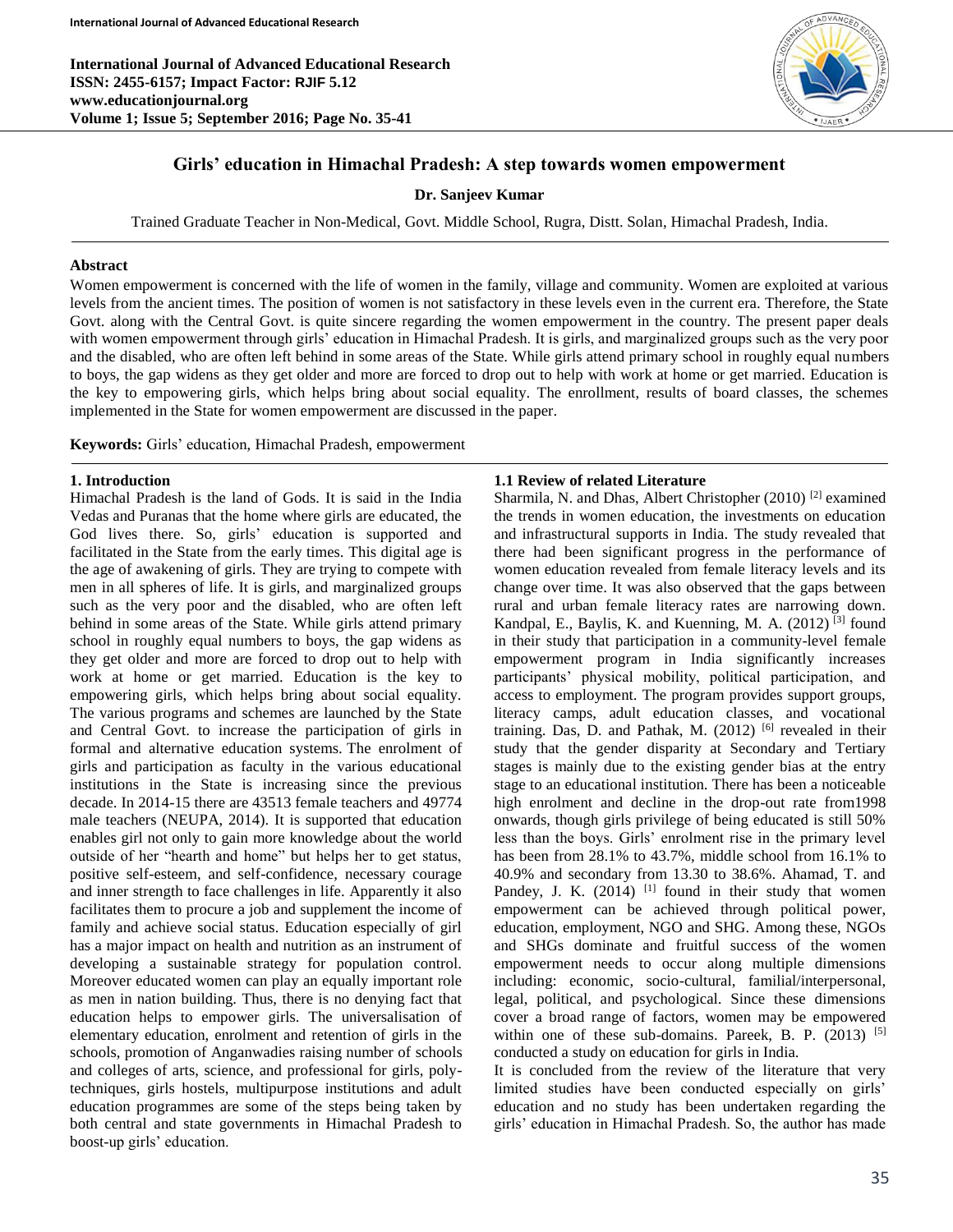this wonderful effort to discuss the various schemes and status of girls' education in the State.

## **1.2 Objectives of the Study**

- 1. To study the need of Girls' education for women empowerment.
- 2. To study the status of girls' enrolment in schools of various categories.
- 3. To study the status of examination results of girls at different levels.
- 4. To study the Govt. schemes for girls' education.
- 5. To identify the obstacles in the path of girls' education.

## **3. Methods and Materials**

**Type of Study:** Descriptive and Analytic study.

**Duration of Study:** 04 months, 05.05.2015 to 10.09.2015.

**Methodology of the Study:** The paper is descriptive and analytic in nature. The author used the secondary source to collect the data as per the need of the study and nature of the objectives. The data available in web portal of National University of Educational Planning and Administration (NEUPA), New Delhi and department of education of Himachal Pradesh Govt. is used in the study. The study is based on the data of the year 2013-14 and 2014-15.

## **3.1 Definition of Key Terms Used**

**Social Category:** It is concerned with the social classes defined in the GOI Act, 1935. SC (Scheduled Caste) is official designation given to various disadvantaged people belonging to lower castes in India. ST (Scheduled Tribes) is also official designation given to depressed classes/tribes in India. OBCs are described as socially and educationally backward classes

in India. All the students other than reserved categories are considered in General category.

**Arts Stream:** All the subjects of humanities.

**Science Stream:** The science subjects like Physics, Chemistry, Mathematics and Biology are included in science stream.

**Commerce Stream:** The subjects Business Studies, Financing Accounting and Economics are concerned with this stream.

## **3.2 Need of Girls' Education for Women Empowerment**

Himachal Pradesh belongs to Hindu state in the country as 95% population in the state are of Hindus. Girls are worshiped as 'MAA' in the Hindu religion. We know the Maa Durga festival 'Navratri' is celebrated twice in the year in the country along with State. Girls are especially worshiped as LUXMI MAA: goddess of wealth; SARASWATI MAA: goddess of knowledge and DURGA MAA: goddess of power in the festival. Today's girls are tomorrow's women in different roles like daughter, sister, wife, mother, aunt and others. By empowering girls we really empower our family and country. The position of sex ratio is also not satisfactory in the country and state. So, girls are to be joined with the main stream of the development and education is the only mean. Thus, there is need of girls' education in the State.

- **3.3 Status of Girls' Enrolment in Schools of Various Categories:** The status of girls' enrolment is described as follows.
- **3.4 Girls' Enrolment from Classes I-V and Classes VI-VIII.**

|                                                    |         | Classes I – V |         |               | <b>Classes VI - VIII</b> |         |         |               |
|----------------------------------------------------|---------|---------------|---------|---------------|--------------------------|---------|---------|---------------|
| <b>State</b>                                       | 2011-12 | 2012-13       |         | 2013-14       |                          | 2012-13 | 2013-14 |               |
|                                                    |         |               | $%$ age | <b>Number</b> | 2011-12                  |         | $%$ age | <b>Number</b> |
| H. P.                                              | 47.51   | 47.51         | 47.59   | 285077        | 46.72                    | 46.84   | 47.12   | 174361        |
| <b>All States</b>                                  | 48.35   | 48.36         | 48.20   | 63836863      | 48.63                    | 48.77   | 48.66   | 32343903      |
| Correct DICE 2012 14 Elect Ctotistics MELIDA an 21 |         |               |         |               |                          |         |         |               |

**Table 1:** Year-wise Girls' Enrolment of Primary and Upper Primary Classes

*Source:* DISE 2013-14, Flash Statistics, NEUPA, pp. 31.

It is evident from Table I that girls' enrolment of classes  $I - V$ in the State (47.51%) as well as in the country (48.36%) is almost same in 2011-12 and 2012-13 but, slightly less than the country. In 2013-14, girls' enrolment is increased to 47.59% of the total enrolment in Himachal Pradesh but, decreased to 48.20% in the country. The enrolment of girls in classes  $V -$ 

VIII is continuously increasing in the State since 2011-12, but, decreased in India in 2013-14. The enrolment ratio in the State is found less than the country.

## **3.5 Ratio of Girls' to Boys Enrolment**

| <b>Table 2:</b> Year – wise Ratio of Girls' to Boys Enrolment |  |  |  |  |
|---------------------------------------------------------------|--|--|--|--|
|                                                               |  |  |  |  |

| <b>State</b> |                                               | $\text{Classes} \mathbf{I} - \mathbf{V}$ |         | <b>Classes VI - VIII</b> |         |         |  |  |  |
|--------------|-----------------------------------------------|------------------------------------------|---------|--------------------------|---------|---------|--|--|--|
|              | 2011-12                                       | 2012-13                                  | 2013-14 | 2011-12                  | 2012-13 | 2013-14 |  |  |  |
| H. P.        | 0.91                                          | 0.91                                     | 0.91    | 0.88                     | 0.88    | 0.89    |  |  |  |
| All States   | 0.94                                          | 0.94                                     | 0.93    | 0.95                     | 0.95    | 0.95    |  |  |  |
|              | $\sim$ DIGP 0012 14 FL 1 GeV $\sim$ MELIDA 21 |                                          |         |                          |         |         |  |  |  |

*Source:* DISE 2013-14, Flash Statistics, NEUPA, pp. 31.

Table II shows the constant ratio of girls to boys enrolment. It is clear from the Table that the State is behind the country right from 2011-12 to 2013-14 in classes  $I - V$  and classes VI  $-$  VIII.

# **3.6 Class – wise Enrollment of Girls in Different Categories of Schools:**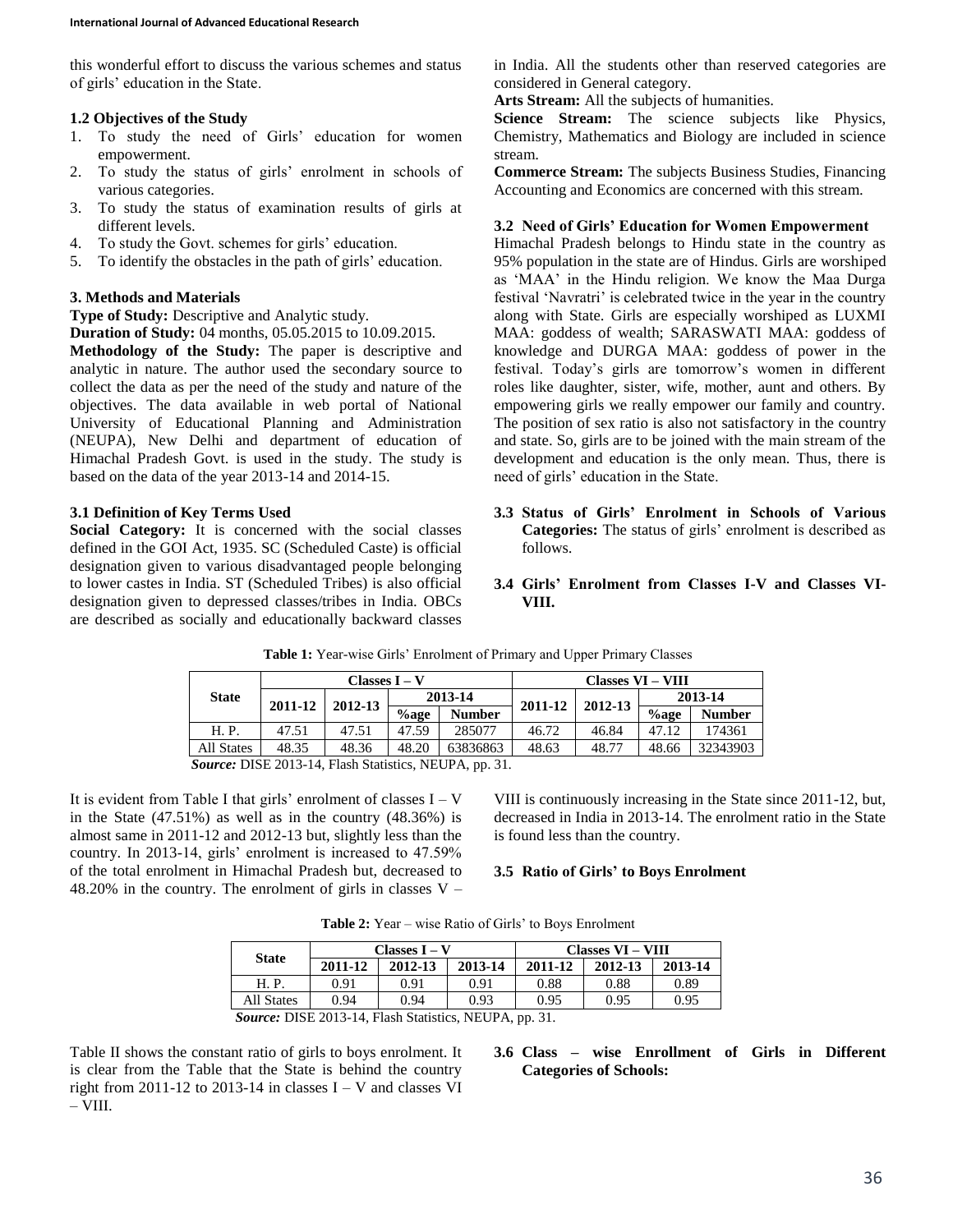| <b>Category of School</b>                              | Gender                | <b>Class IX</b> | Class X | <b>Class XI</b> | <b>Class XII</b> |
|--------------------------------------------------------|-----------------------|-----------------|---------|-----------------|------------------|
|                                                        | Girls                 | 9289            | 8858    | 7470            | 6855             |
| Primary with Upper Primary and High / Senior Secondary | <b>Total Students</b> | 22877           | 22238   | 18481           | 16430            |
|                                                        | % age Girls           | 40.60           | 39.83   | 40.42           | 41.72            |
|                                                        | Girls                 | 36480           | 41097   | 48052           | 40441            |
| Upper Primary with High and Senior Secondary           | <b>Total Students</b> | 76162           | 84389   | 100177          | 81234            |
|                                                        | % age Girls           | 47.89           | 48.69   | 47.96           | 49.78            |
|                                                        | Girls                 | 76              | 108     | 184             | 164              |
| High with Senior Secondary                             | <b>Total Students</b> | 234             | 316     | 499             | 439              |
|                                                        | % age Girls           | 32.47           | 34.17   | 36.87           | 37.35            |
|                                                        | Girls                 | 9533            | 8784    | --------        |                  |
| Upper Primary with High                                | <b>Total Students</b> | 19663           | 17775   |                 |                  |
|                                                        | % age Girls           | 48.48           | 49.41   |                 |                  |
|                                                        | Girls                 | 4376            | 4241    |                 |                  |
| Primary with Upper Primary and High                    | <b>Total Students</b> | 11310           | 10564   |                 |                  |
|                                                        | % age Girls           | 38.69           | 40.14   |                 |                  |

**Table 3:** Class – wise Enrolment of Secondary Classes in Different Categories of Schools

*Source:* UDISE 2014-15, Flash Statistics, NEUPA, Table No. Enr – 46, pp. 50.

Table III depicts the class – wise enrollment of secondary classes (classes  $IX - XII$ ). In primary with upper primary and high & senior secondary schools maximum girls are enrolled in class XII (41.72%) and minimum girls are enrolled in class X (39.83%). Upper primary with high and senior secondary schools have highest girl students (49.78%) in class XII and

lowest (47.89%) in class IX. Similar ratio of enrolment of girls is found in high with senior secondary schools.

**3.7 Class – wise Enrollment of Girls in Classes IX to XII w.r.t. Different Types of School Management (2014-2015)**

| <b>Category of School</b>        | Gender                | <b>Class IX</b> | <b>Class X</b> | <b>Class XI</b> | <b>Class XII</b> |
|----------------------------------|-----------------------|-----------------|----------------|-----------------|------------------|
|                                  | Girls                 | 45424           | 49286          | 47414           | 39836            |
| Department of Education          | <b>Total Students</b> | 94420           | 100613         | 98633           | 79837            |
|                                  | % Girls               | 48.10           | 48.98          | 48.07           | 49.89            |
|                                  | Girls                 | 18              | 15             | $\theta$        | 08               |
| Tribal/Social Welfare Department | <b>Total Students</b> | 56              | 45             | 01              | 19               |
|                                  | % Girls               | 32.14           | 33.33          | 0.0             | 42.10            |
|                                  | Girls                 | 18              | 10             | $\Omega$        | $\Omega$         |
| Local Body                       | <b>Total Students</b> | 43              | 28             | $\Omega$        | $\Omega$         |
|                                  | % Girls               | 41.86           | 35.71          | 0.0             | 0.0              |
|                                  | Girls                 | 13249           | 12829          | 7736            | 7153             |
| Private Schools                  | <b>Total Students</b> | 33236           | 32227          | 19166           | 17316            |
|                                  | % Girls               | 39.86           | 39.80          | 40.36           | 41.30            |
|                                  | Girls                 | 1051            | 913            | 855             | 800              |
| Central Govt.                    | <b>Total Students</b> | 2503            | 2340           | 2132            | 1752             |
|                                  | % Girls               | 41.98           | 39.01          | 40.10           | 45.66            |

**Table 4:** Class – wise Enrolment w.r.t. Different Types of School Management

*Source:* UDISE 2014-15, Flash Statistics, NEUPA, Table No. Enr – 45, pp. 49.

The Table IV explores the class – wise enrolment in different types of schools managed by different authorities. It shows that in the schools of department of education, the highest girls enrolled (49.89%) in class XII whereas lowest enrolment of girls are found in class XI. In the private and Central Govt. schools maximum girls are enrolled in class XII (41.30% in private schools and 45.66% in Central Govt. schools) and minimum girls enrolled in class X (39.80% in private schools and 39.01% in Central Govt. schools).

## **3.8 Class – wise Enrolment of Girl CWSN of Different Types of Disabilities:**

|  |  |  |  | <b>Table 5:</b> Class – wise Enrollment of Girl CWSN w.r.t. Different Types of Disabilities |  |
|--|--|--|--|---------------------------------------------------------------------------------------------|--|
|--|--|--|--|---------------------------------------------------------------------------------------------|--|

| <b>Type of Disability</b>  | Class IX | Class X | <b>Class XI</b> | <b>Class XII</b> | <b>Total</b> |
|----------------------------|----------|---------|-----------------|------------------|--------------|
| Blind                      |          | 17      | 24              | 12               | 64           |
| Low Vision                 | 170      | 185     | 110             | 90               | 555          |
| Hearing Impaired           | 33       | 23      |                 | 17               | 86           |
| Speech Impaired            | 24       | 32      | 08              |                  | 75           |
| Orthopedically Handicapped | 74       | 84      | 48              | 35               | 241          |
| <b>Mentally Retarded</b>   | 68       | 36      | 07              | 03               | 114          |
| Learning Disable           | 61       | 34      | 18              | 05               | 118          |
| Cerebral Palsy             | 02       | 02      |                 | $^{01}$          | 0.5          |
| Autism                     | 02       |         |                 |                  |              |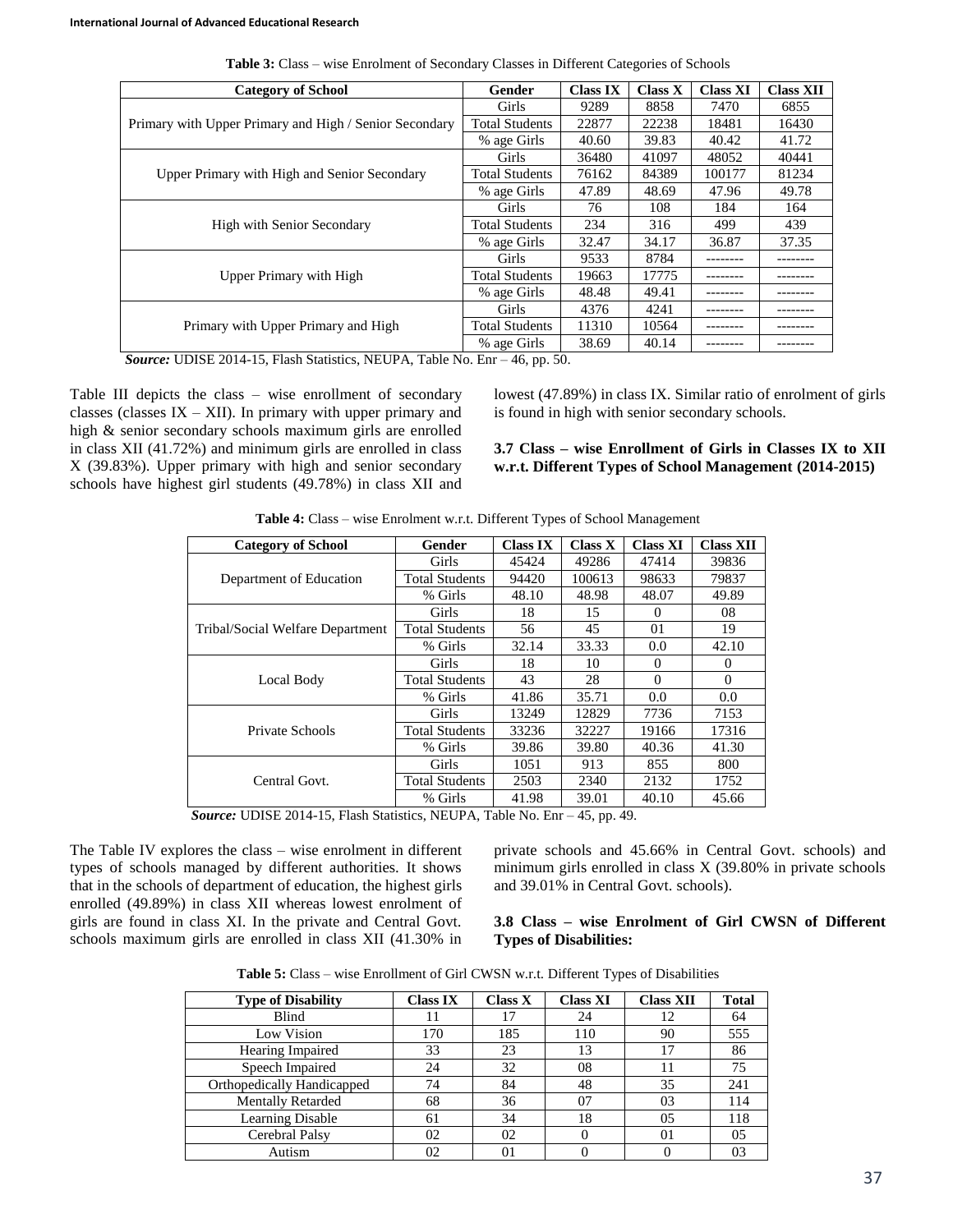| Multi Disable                                                                        |     | 09  |     | 04  | $\sim$<br>∼ |  |  |  |
|--------------------------------------------------------------------------------------|-----|-----|-----|-----|-------------|--|--|--|
| Total                                                                                | 458 | 423 | 229 | 178 | 1288        |  |  |  |
| <i>Source:</i> UDISE 2014-15, Flash Statistics, NEUPA, Table No. Enr $-$ 20, pp. 45. |     |     |     |     |             |  |  |  |

The Table V is concerned with the enrolment of girl CWSN belongs to different disabilities in different classes. Himachal Pradesh Govt. is taking necessary steps to enroll the girl children with special needs in the higher classes also but still the rate of drop out is high after elementary classes. The girl CWSN with low vision disability enrolled in class X with maximum number (185) whereas girl CWSN with multi

disability enrolled in minimum number (01). But, nil girls CWSN belong to cerebral palsy and autism disability are enrolled in classes XI and XII respectively. It is noted from the Table that the enrolment of girl CWSN is lowest in the upper classes.

### **3.9 Girls' Enrolment with respect to their Social Category.**

| <b>Social Category</b> |              | Class 9 <sup>th</sup> to $10^{th}$ |                   | Class $+1$ to $+2$ |                       |                   |  |
|------------------------|--------------|------------------------------------|-------------------|--------------------|-----------------------|-------------------|--|
|                        | <b>Girls</b> | <b>Total Students</b>              | <b>%age Girls</b> | Girls              | <b>Total Students</b> | <b>Vage Girls</b> |  |
| General                | 62148        | 136050                             | 45.68             | 55792              | 118505                | 47.07             |  |
| SC.                    | 34343        | 72401                              | 47.43             | 24807              | 51371                 | 48.28             |  |
| <b>ST</b>              | 7531         | 15838                              | 47.55             | 6245               | 13190                 | 47.34             |  |
| OBC.                   | 18791        | 41222                              | 45.58             | 16958              | 35790                 | 47.38             |  |
| Total                  | 122813       | 265511                             | 46.25             | 103802             | 218856                | 47.42             |  |

**Table 6:** Class–wise enrolment of Girl Students of Different Social Categories

*Source:* UDISE 2014-15, NEUPA, Table No. Enr – 1, pp. 37.

Table VI is related to class – wise enrolment of girl students belong to different social categories. It is clear from the Table that highest number of girls belong to general category are enrolled in secondary classes (62148) and senior secondary classes (55792) as compared to other social categories. But, in the specific category girls belong to ST category are found highest in enrolment (47.55%) which is highest in total enrolment ratio (46.25%) and girls of OBC category are lowest in enrolment  $(45.58\%)$  in secondary classes, 9<sup>th</sup> and

 $10<sup>th</sup>$  which is lower than the total enrolment ratio. In senior secondary classes, enrolment of SC girls is greater (48.28%) than the total enrolment ratio (47.42%) whereas girls belong to general category enrolled at minimum ratio (47.07%) even lower than total enrolment ratio.

## **3.10 Enrolment of Girl Students with respect to their Academic Stream and Social Category**

|  |  | Table 7: Class - wise enrolment of Students w.r.t. their Academic Stream and Social Category |  |  |  |  |  |  |
|--|--|----------------------------------------------------------------------------------------------|--|--|--|--|--|--|
|--|--|----------------------------------------------------------------------------------------------|--|--|--|--|--|--|

|                        | <b>Arts Stream</b> |           |          | <b>Commerce Stream</b> | <b>Science Stream</b> |           |  |
|------------------------|--------------------|-----------|----------|------------------------|-----------------------|-----------|--|
| <b>Social Category</b> | <b>Class XI</b>    | Class XII | Class XI | <b>Class XII</b>       | <b>Class XI</b>       | Class XII |  |
| General                | 16600              | 13667     | 4249     | 3900                   | 8920                  | 8328      |  |
| SC.                    | 9461               | 7321      | 1727     | 1417                   | 2546                  | 2242      |  |
| ST                     | 2307               | 1956      | 348      | 352                    | 740                   | 635       |  |
| OBC                    | 5549               | 4576      | 1272     | 1259                   | 2124                  | 2026      |  |
| Total                  | 33917              | 27520     | 7596     | 6928                   | 14330                 | 13231     |  |

*Source:* UDISE 2014-15, NEUPA, Table No. Enr – 12, pp. 40.

Table VII describes the enrollment of girl students of senior secondary classes with respect to their academic stream and social category. It is clear that maximum girls are enrolled in arts stream of class XI followed by class XII of the same stream. Minimum girls are enrolled in commerce stream of Class XII.

**4 Examination Result of Previous Academic Year:** The academic results of examination conducted by the Himachal Pradesh Board of School Education, Dharamshala, District Kangra has been described in the study.

**Table 8:** Annual Examination Result of Class X (2013-14)

|                        |              | <b>Number of Students Appeared</b> |       | <b>Number of Students Passed</b> |           |
|------------------------|--------------|------------------------------------|-------|----------------------------------|-----------|
| <b>Social Category</b> | <b>Girls</b> | <b>Total Students</b>              | Girls | <b>Total Students</b>            | Pass %age |
| General                | 33606        | 73145                              | 25679 | 55465                            | 76.41     |
| SC.                    | 18918        | 39311                              | 12251 | 25157                            | 64.76     |
| ST                     | 3996         | 8539                               | 2668  | 5869                             | 66.76     |
| OBC.                   | 11319        | 24190                              | 7425  | 15896                            | 65.59     |
| Total                  | 67839        | 145185                             | 48023 | 102387                           | 70.78     |

*Source:* UDISE 2014-15, NEUPA, Table No. Enr – 17, pp. 43.

It is interpreted from the Table that girl students belong to general category produced highest result with pass percentage of 76.41% in Matriculation examination followed by girl students of ST category with 66.76%.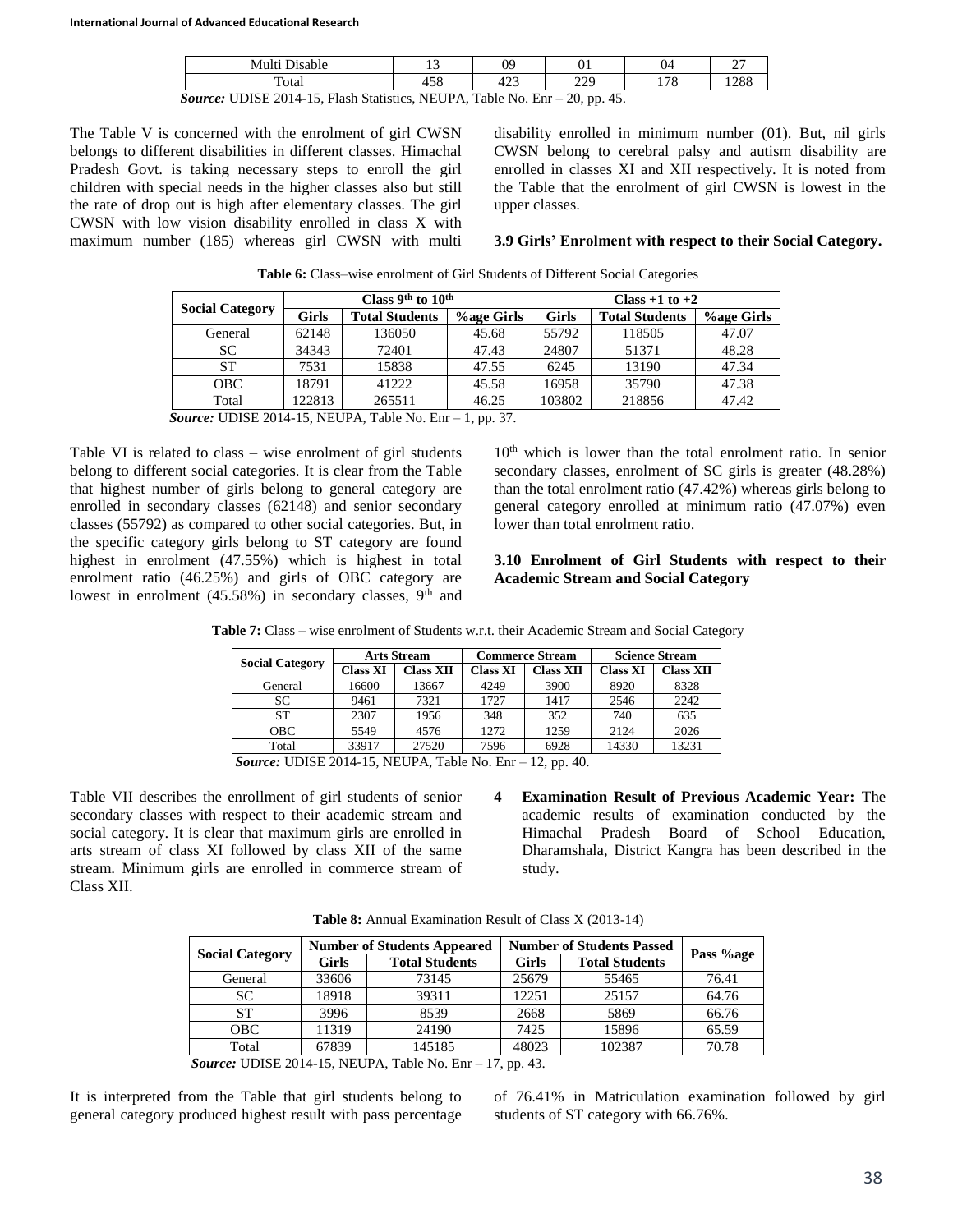| <b>Social Category</b> | <b>Number of Students Appeared</b> |                       | <b>Number of Students Passed</b> |                       |           |
|------------------------|------------------------------------|-----------------------|----------------------------------|-----------------------|-----------|
|                        | Girls                              | <b>Total Students</b> | Girls                            | <b>Total Students</b> | Pass %age |
| General                | 14518                              | 26602                 | 11696                            | 21169                 | 80.56     |
| <b>SC</b>              | 7791                               | 14395                 | 6175                             | 11263                 | 79.25     |
| <b>ST</b>              | 1908                               | 3555                  | 1493                             | 2733                  | 78.24     |
| OBC.                   | 4991                               | 8920                  | 3743                             | 6599                  | 74.99     |
| Total                  | 29208                              | 53472                 | 23107                            | 41764                 | 79.11     |

**Table 9:** Annual Examination Result of Class XII (2013-14) Arts Stream

| <b>Social Category</b> | <b>Number of Students Appeared</b> |                       | <b>Number of Students Passed</b> |                       |                       |
|------------------------|------------------------------------|-----------------------|----------------------------------|-----------------------|-----------------------|
|                        | Girls                              | <b>Total Students</b> | <b>Girls</b>                     | <b>Total Students</b> | <b>Total Students</b> |
| General                | 4065                               | 9941                  | 3342                             | 7906                  | 82.21                 |
| <b>SC</b>              | 1553                               | 3872                  | 1287                             | 3043                  | 82.87                 |
| <b>ST</b>              | 321                                | 772                   | 256                              | 595                   | 79.75                 |
| <b>OBC</b>             | 1356                               | 3447                  | 1078                             | 2580                  | 79.49                 |
| Total                  | 7295                               | 18032                 | 5963                             | 14124                 | 81.74                 |

**Table 10:** Commerce Stream

| <b>Social Category</b> | <b>Number of Students Appeared</b> |                       | <b>Number of Students Passed</b> |                       | Pass %age |
|------------------------|------------------------------------|-----------------------|----------------------------------|-----------------------|-----------|
|                        | Girls                              | <b>Total Students</b> | Girls                            | <b>Total Students</b> |           |
| General                | 9187                               | 21211                 | 7806                             | 17772                 | 84.96     |
| SС                     | 2385                               | 5595                  | 2082                             | 4839                  | 87.29     |
| <b>ST</b>              | 765                                | 1648                  | 657                              | 1374                  | 85.88     |
| OBC.                   | 2270                               | 5104                  | 2019                             | 4441                  | 88.94     |
| Total                  | 14607                              | 33558                 | 12564                            | 28426                 | 86.01     |

*Source:* UDISE 2014-15, NEUPA, Table No. Enr – 18, pp. 44.

Table IX gives the information about the annual examination result of senior secondary girl students of arts, commerce and science streams. It is clear that the result of girl students of science stream belong to OBC category was found highest (88.94%) whereas result of girl students of arts stream belong to same category was found lowest (74.99%).

**5 Govt. schemes for girls' education:** the Central and State Govt. has launched various schemes for the girls' education which are described as follows.

**5.1 Girls Attendance Scheme:** This scheme is started to encourage and motivate the girl students to attend the educational institution regularly. The girl students having class attendance more than 90% are being awarded  $\equiv 2$  per month for 10 months in an academic session. 32907 girl students were benefited in the year 2013-14 and  $\equiv 658140$  have been spent on this scheme.

**5.2 Nurturing the Spirit of Innovation among Girl Children:** The foremost objective of the education is to promote the innovations in children. This scheme is launched to help the girl students for nurturing the spirit of innovations in their respective fields. With an aim to empower girls through appropriate inputs in the science, technology and innovation, girls studying in Kasturaba Gandhi Balika Vidyalaye (KGBV) and Learning Link Foundation (LLF) Pilot schools were supported and oriented towards research and innovation. Three students of Himachal Pradesh have got the top level amongst 22,946 girls from 279 KGBVs in the country.

**5.3 Thakur Sen Negi Uttkristha Chhatarvrity Yojna:** Under this scheme, the scholarship is being given to the top 100 boys & 100 girl students of Scheduled Tribe (ST) category on the basis of the Matric result conducted by Himachal Pradesh Board of School Education, Dharamshala, Distt. Kangra. A sum of  $\equiv 11000$  per student per annum is given to the eligible students of classes 10+1 and 10+2 on merit basis. During the year 2013-14, total 308 students have been benefited under this scheme.

**5.4 Maharishi Balmiki Chhatarvrity Yojna:** The girl students belonging to Balmiki families whose parents are engaged in unclean occupation are being given scholarship under this scheme  $\omega \equiv 9,000$  per girl student per annum beyond Matric level to college level and for professional courses irrespective of their status (Govt. or Private) situated in Himachal Pradesh. Total 36 girl students have been benefited under this scheme during the year 2013-14.

**5.5 Kalpana Chawla Chhatravriti Yojna:** The scheme belongs to encourage the meritorious girl students of class  $+2$ towards science and technology fields. Under this scheme, the top 2,000 top meritorious girl students of +2 classes of all study groups are given  $\equiv 15,000$  per student per annum by the Government. During the year 2013-14, total 579 students have been benefited under this scheme.

**5.6 Incentive to SC/ST girl students for secondary education:** Under this Centrally Sponsored Scheme. SC/ST girl students who take admission in 9th Class after passing Middle Standard Examination from H.P. Board School Education, Dharamshala are eligible to take the benefit of this scheme. The amount of incentive under this scheme is ₹3,000 is given in the shape of a Time Deposit. During the year 2013-14, total 5563 girl students have been benefited under this scheme.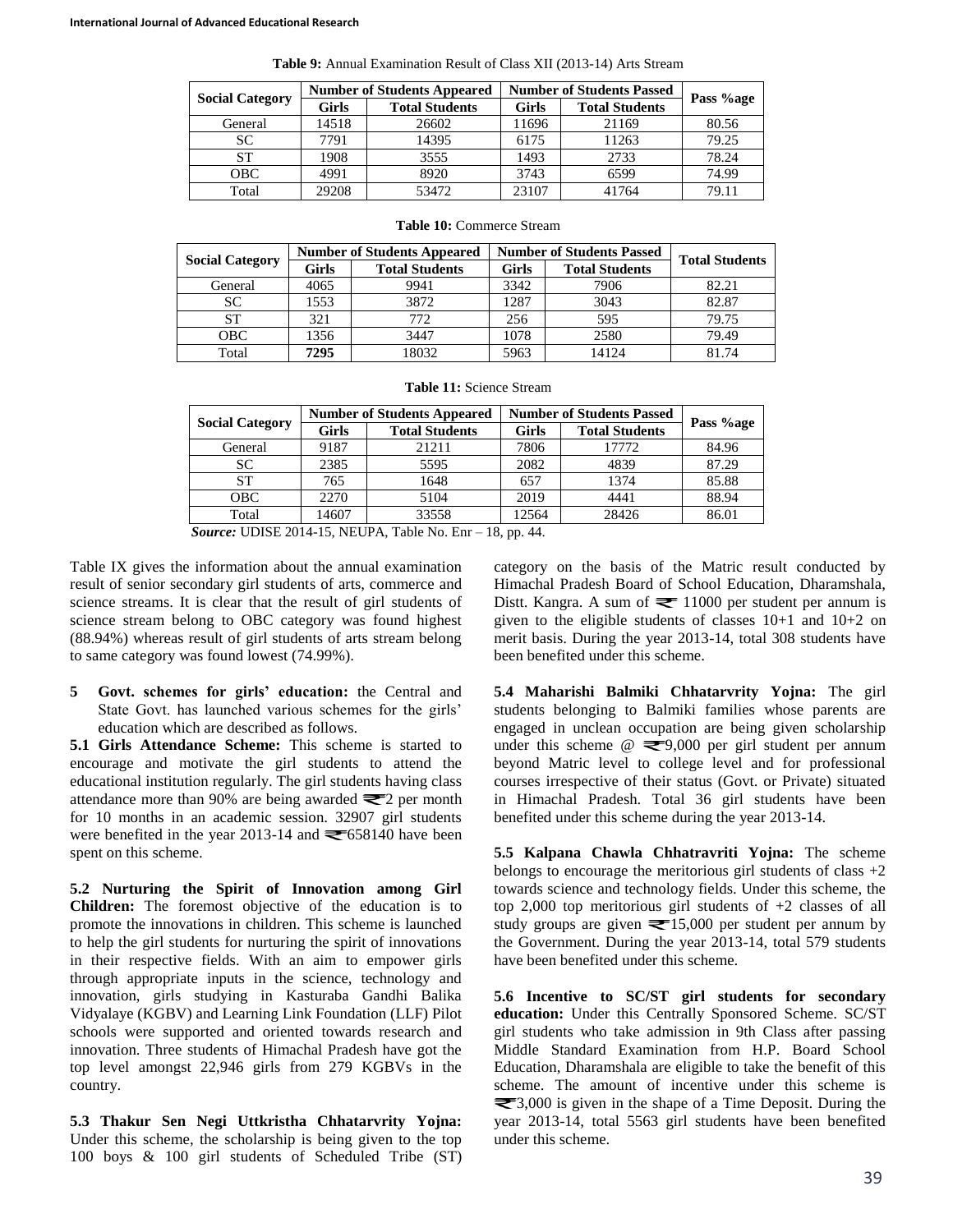**5.7 Free Education to Girls:** Right to Education, 2009 is implemented in the State. All the students up to 14 years age are getting free education in Govt. schools. The H.P. Govt. is providing free education to the girl students (only tuition fee exempted) studying in the classes  $9<sup>th</sup>$  onwards up to University level including vocational and professional courses.

**5.8 Girls Hostel in Educationally Backward Blocks:** The Centrally sponsored Scheme for the construction and running of Girls hostel for students of Secondary and Sr. Secondary Schools; in Educationally Backward block is to strengthen the Boarding and Hostel facilities for Girl Students studying in classes IX to XII. The girls belonging to SC, ST, OBC, minority communities and BPL families are benefited under this scheme. The construction work of 02 girl's hostels i.e. Himgiri (Chamba) and Shillai (Sirmaur) has been completed and construction work of remaining three hostels i.e. Tissa, Mehla and Sach are under process. For the year 2014-15, Project Approval Board, GOI approved  $\blacktriangleright$ 96.56 lakh as

escalation cost of two Girls Hostels Tissa, and Sach and Recurring grant of  $\equiv 14.85$  lakh.

**5.9 Beti Hai Anmol Yojna:** With a view to change negative family and community attitude towards the girl child at birth and to improve enrolment and retention of girl children in schools, Beti Hai Anmol scheme is being implemented in the State w.e.f. 05.07.2010 for girls (2 girls only) belonging to the BPL families.

i) Post Birth Grant: Under this component, there is a provision to give post birth grant of  $\equiv 10,000$  (from 02.06.2012) is deposited in the Post Office in favour of girl child taking birth in the BPL family. The parent or guardian can withdraw the amount from her account only after attaining the age of 18 years.

**ii) Scholarship:** Annual scholarships ranging between  $\approx$  300/- to  $\approx$  1,500/- per annum up to 10 + 2 standard is provided to these girls when they start going to school. Classwise rates of scholarship are as under:-

| S. No. | <b>Class</b>         | Amount $(\equiv)$ per Annum |
|--------|----------------------|-----------------------------|
| Ī.     | $1st$ to $3rd$       | 300                         |
| 2.     | 4 <sup>th</sup>      | 500                         |
| 3.     | $\leq$ <sup>th</sup> | 600                         |
| 4.     | $6th$ to $7th$       | 700                         |
| 5.     | $\mathbf{Q}$ th      | 800                         |
| 6.     | $9th$ to $10th$      | 1000                        |
| 7.     | $10+1$ and $10+2$    | 1500                        |

**Table 12**

For the year 2014-15 there is a budget provision of  $\equiv$  932.00 lakh, and an amount of  $\equiv 556.00$  lakh have been spent up to December, 2014. Under this scholarship15439 girls have been benefitted.

**5.10 Kishori Shakti Yojna:** This scheme is for improvement of nutritional, health and skill development status of adolescent girls. The main objectives of the scheme is to improve the nutritional and health status of girls in the age group of 11-18 years, to provide the required literacy and numeracy skills through non-formal education to train and equip the adolescent girls to improve/ upgrade home-based and vocational skills and to promote awareness of health, hygiene, nutrition and family welfare, home management/ child care and to take all measure as to facilitate their marrying only after attaining the age of 18 years and if possible, even later; The scheme is being implemented in 8 Districts (46 Projects).viz. Shimla, Sirmaur, Kinnaur, Mandi, Hamirpur, Bilaspur, Una and Lahaul & Spiti. As per

schematic norms, every year, Govt. of India has to release funds at the rate of  $\equiv 1.10$  lakh per Project per annum to the State. During the financial year 2014-15 (upto December, 2014), supplementary Nutrition has been provided to 35325 BPL adolescent girls, Vocational training to 1061 girls, number of adolescent girls given NHED and Non Formal Education to 119153 and number of adolescent girls given IFA/ Deforming supplementation to 20928. During the current financial year 2014-15, no fund have so far been received from Govt. of India, however out of balance of  $\equiv$  33.67 lakh of 2013-14  $\equiv$  24.74 lakh have been utilized upto December, 2014.

**5.11 Obstacles in Women Empowerment:** The Central and State Governments are taking the initiatives for the girl education and women empowerment. But, still there are some obstacles in the way which are identified by the researcher are given as follows in Fig. I.